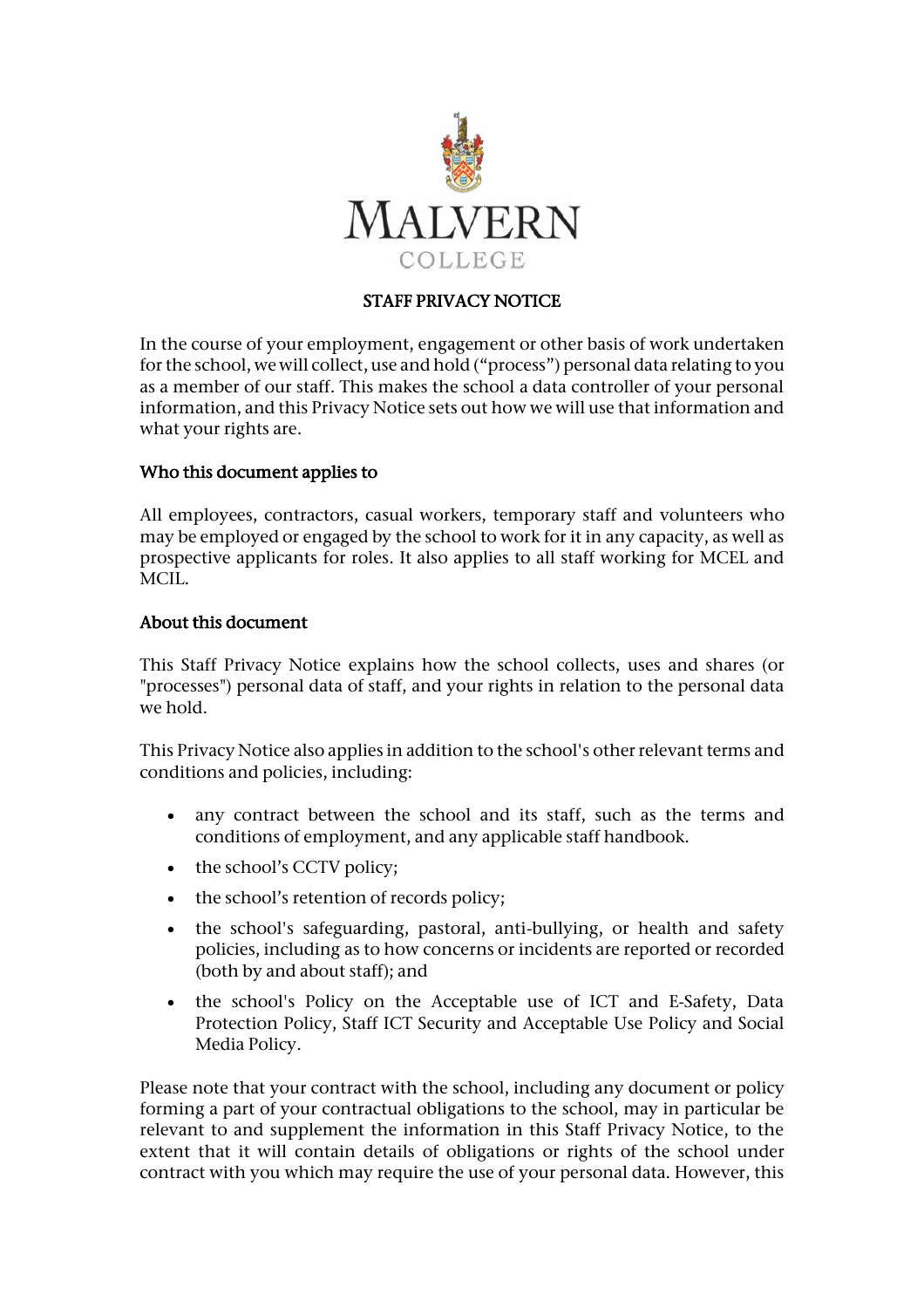Staff Privacy Notice is the primary document applicable to the use of your personal data by the school.

This Staff Privacy Notice also applies alongside any other information the school may provide about particular uses of personal data, for example when collecting data via an online or paper form.

## How we collect your information

We may collect your personal data in a number of ways, for example:

- from the information you provide to us before making a job application, for example when you come for an interview;
- when you submit a formal application to work for us, and provide your personal data in application forms and covering letters, etc.; and
- from third parties, for example the Disclosure and Barring Service (DBS) and referees (including your previous or current employers or school), in order to verify details about you and/or your application to work for us.

More generally, during the course of your employment with us, as a member of staff, we will collect data from or about you, including:

- when you provide or update your contact details;
- when you or another member of staff completes paperwork regarding your performance appraisals;
- in the course of fulfilling your employment (or equivalent) duties more generally, including by filling reports, note taking, or sending emails on school systems;
- in various other ways as you interact with us during your time as a member of staff, and afterwards, where relevant, for the various purposes set out below.

#### The types of information we collect

We may collect the following types of personal data about you (and your family members and 'next of kin', where relevant):

- contact and communications information, including:
	- o your contact details including email address(es), telephone numbers and postal address(es);
	- o contact details (through various means, as above) for your family members and 'next of kin', in which case you confirm that you have the right to pass this information to us for use by us in accordance with this Privacy Notice;
	- o records of communications and interactions we have had with you;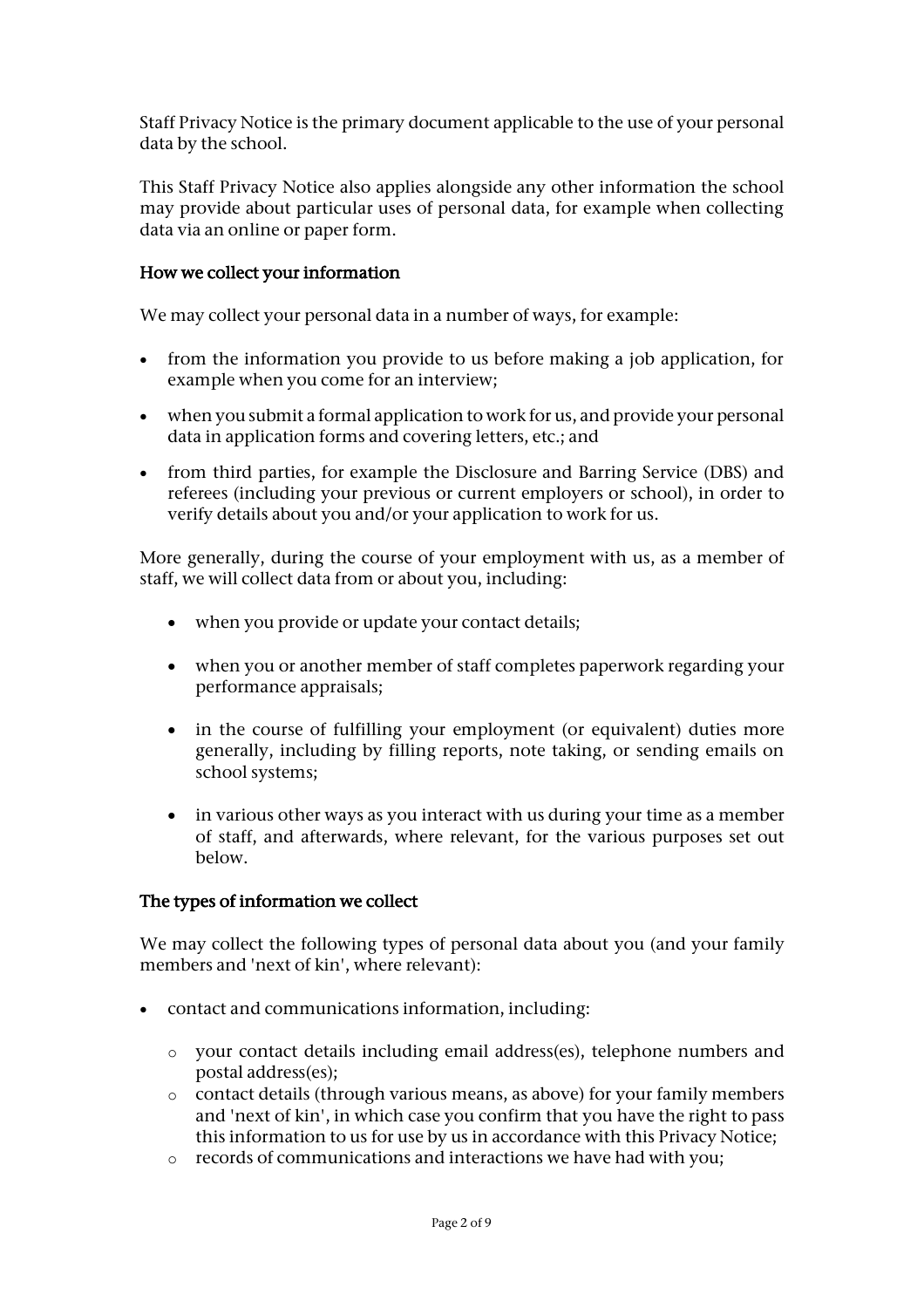- biographical, educational and social information, including:
	- o your name, title, gender, nationality and date of birth;
	- o your image and likeness, including as captured in photographs taken for work purposes;
	- o details of your education and references from your institutions of study;
	- o lifestyle information and social circumstances;
	- o your interests and extra-curricular activities;
- financial information, including:
	- o your bank account number(s), name(s) and sort code(s) (used for paying your salary and processing other payments);
	- o your tax status (including residence status);
	- o Gift Aid declaration information, where relevant (for example, where we help you to administer donations to charity from your pre-taxed earnings);
	- o information related to pensions, national insurance, or employee benefit schemes;
- work related information, including:
	- o details of your work history and references from your previous employer(s) educational establishment(s) and character referee(s);
	- o your personal data captured in the work product(s), notes and correspondence you create while employed by or otherwise engaged to work for the school;
	- o details of your professional activities and interests;
	- o your involvement with and membership of sector bodies and professional associations;
	- o information about your employment and professional life after leaving the school, where relevant (for example, where you have asked us to keep in touch with you);
- and any other information relevant to your employment or other engagement to work for the school.

Where this is necessary for your employment or other engagement to work for us, we may also collect special categories of data, and information about criminal convictions and offences, including:

- information revealing your racial or ethnic origin;
- trade union membership, where applicable;
- information concerning your health and medical conditions (for example, where required to monitor and record sickness absences, dietary needs, or to make reasonable adjustments to your working conditions or environment);
- information concerning your sexual life or orientation (for example, in the course of investigating complaints made by you or others, for example concerning discrimination); and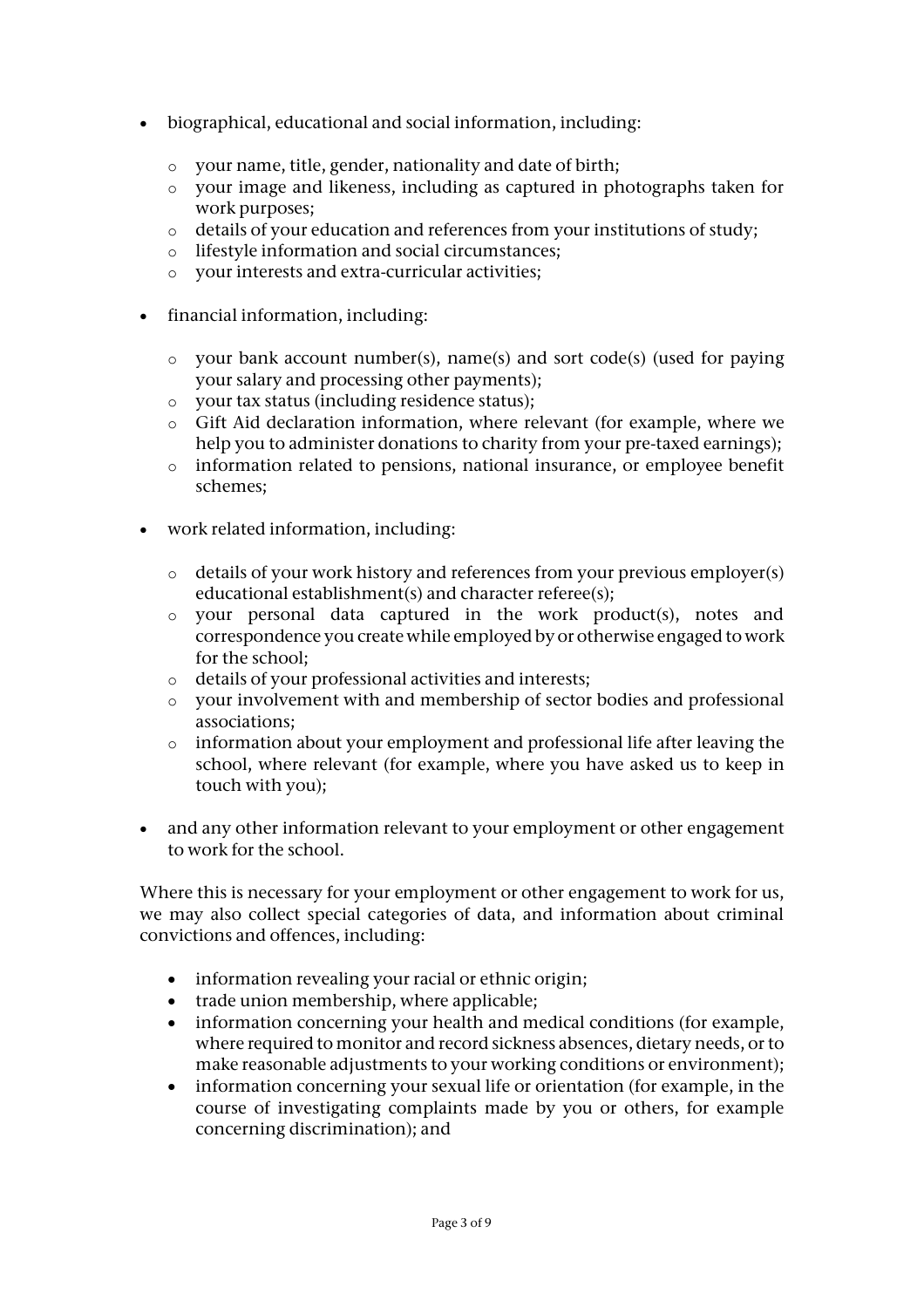information about certain criminal convictions (for example, where this is necessary for due diligence purposes, or compliance with our legal and regulatory obligations);

During pandemics such as COVID-19 we may need to collect basic health data on a regular basis. This might be signs and symptoms such as a high temperature and coughing episodes or the results of diagnostic tests. We need to keep the whole community safe by putting appropriate safeguards such as isolation in place and to comply with any legal requirements of the UK government's track and trace system. This may extend to information relating to those in your household and/or any contacts you have who may be clinically, or extremely clinically, vulnerable.

However, this will only be undertaken where and to the extent it is necessary for a lawful purpose in connection with your employment or other engagement to work for the school.

#### The bases for processing your personal data, how that data is used and whom it is shared with

# (i) *Entering into, or fulfilling, our contract with you*

We process your personal data because it is necessary for the performance of a contract to which you are a party or in order to take steps at your request prior to entering into a contract, such as a contract of employment or other engagement with us. In this respect, we use your personal data for the following:

- administering job applications and, where relevant, offering you a role with us;
- carrying out due diligence checks on you, whether during the application process for a role with us or during your engagement with us, including by checking references in relation to your education and your employment history;
- once you are employed or engaged by us in any capacity, for the performance of the contract of employment (or other agreement) between you and us;
- to pay you and to administer benefits (including pensions) in connection with your employment or other engagement with us;
- monitoring your attendance and your performance in your work, including in performance appraisals;
- promoting the school to prospective parents and others, including by publishing the work product(s) you create while employed by or otherwise engaged to work for the school;
- for disciplinary purposes, including conducting investigations where required;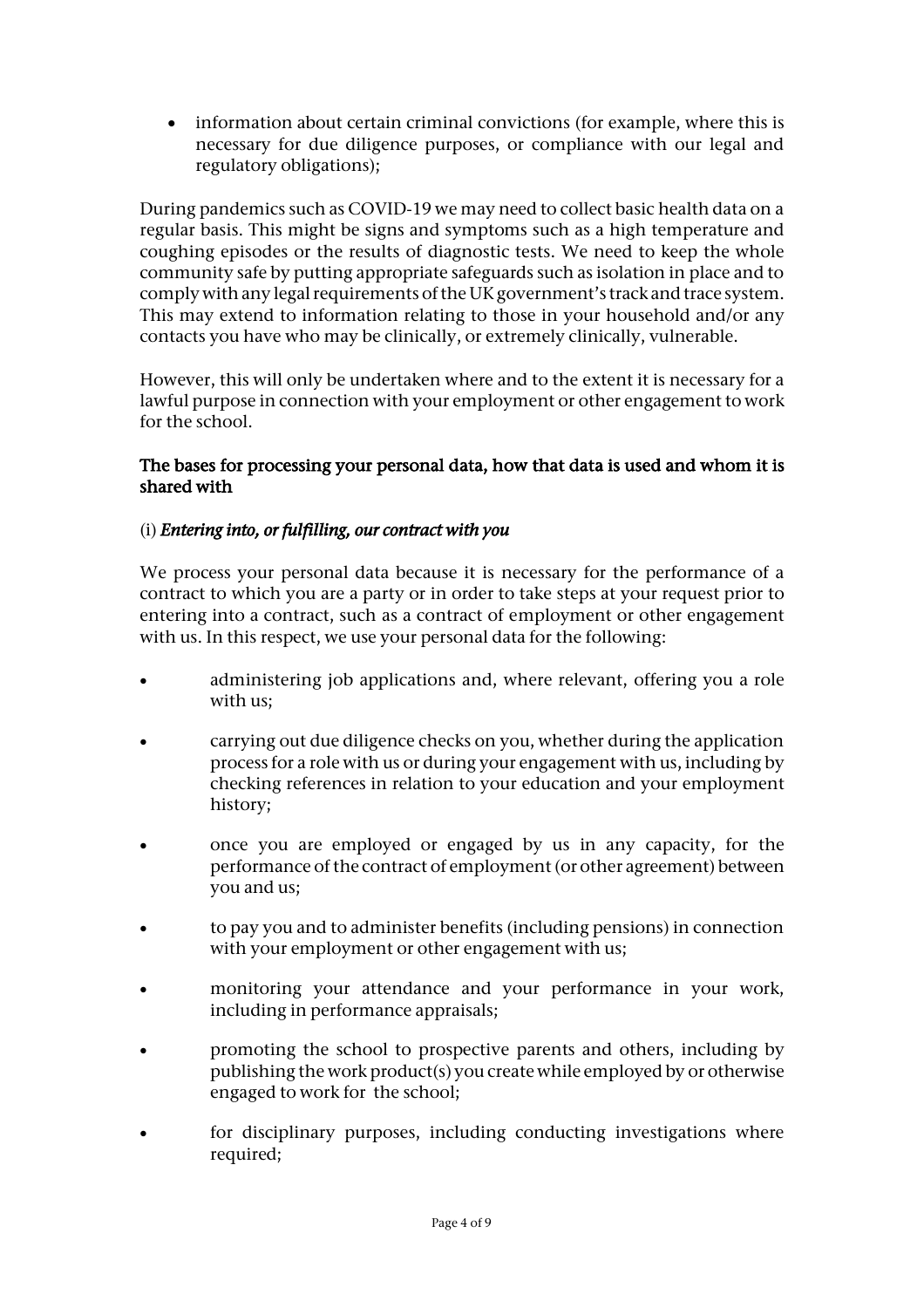- for other administrative purposes, for example to update you about changes to your terms and conditions of employment or engagement, or changes to your pension arrangements;
- for internal record-keeping, including the management of any staff feedback or complaints and incident reporting; and

for any other reason or purpose set out in your employment or other contract with us.

## (ii) *Legitimate Interests*

We process your personal data because it is necessary for our (or sometimes a third party's) legitimate interests. Our "legitimate interests" include our interests in running the school in a professional, sustainable manner, in accordance with all relevant ethical, educational, charitable, legal and regulatory duties and requirements (whether or not connected directly to data protection law). In this respect, we use your personal data for the following:

- providing you with information about us and what it is like to work for us (where you have asked for this, most obviously before you have made a formal application to work for us);
- for security purposes, including by operating CCTV cameras in various locations on the school's premises;
- to enable relevant authorities to monitor the school's performance and to intervene or assist with incidents as appropriate;
- to provide education services to pupils;
- to safeguard pupils' welfare and provide appropriate pastoral care;
- to carry out or cooperate with any school or external complaints, disciplinary or investigatory process;
- for the purposes of management planning and forecasting, research and statistical analysis;
- in connection with organising events and social engagements for staff;
- making travel arrangements on your behalf, where required;
- contacting you or your family members and 'next of kin' for business continuity purposes, to confirm your absence from work, etc.;
- publishing your image and likeness in connection with your employment or engagement with us;
- to monitor (as appropriate) use of the school's IT and communications systems in accordance with the school's Staff ICT Security and Acceptable Use Policy and government guidance such as KCSIE.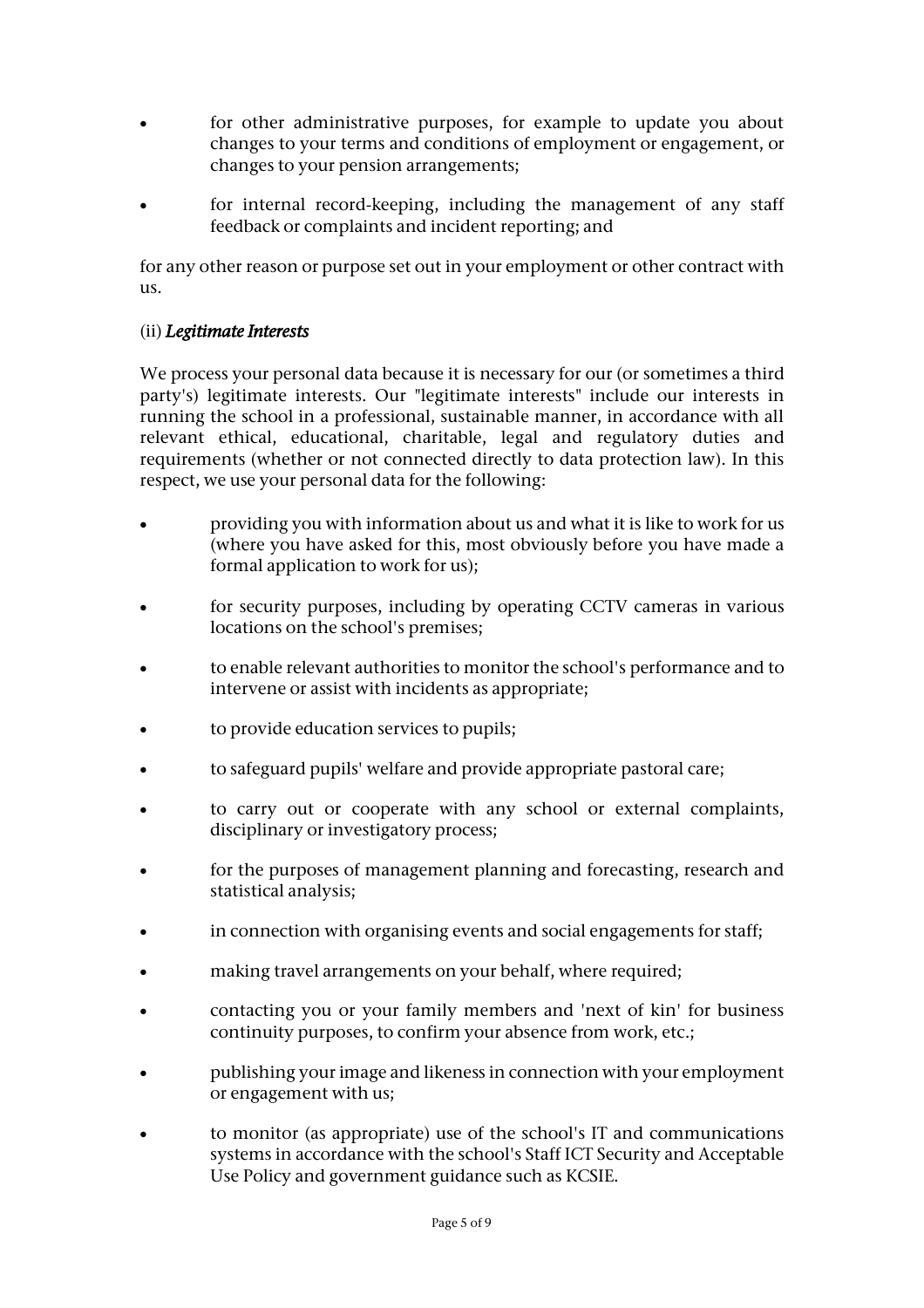## (iii) *Legal Obligations*

We also process your personal data for our compliance with our legal obligations, notably those in connection with employment, charity / company law, tax law and accounting, and child welfare. In this respect, we use your personal data for the following:

- to meet our legal obligations (for example, relating to child welfare, social protection, diversity, equality, and gender pay gap monitoring, employment, and health and safety);
- for tax and accounting purposes, including transferring personal data to HM Revenue and Customs to ensure that you have paid appropriate amounts of tax, and in respect of any Gift Aid claims, where relevant;
- for the prevention and detection of crime, and in order to assist with investigations (including criminal investigations) carried out by the police and other competent authorities.

## (iv) *Special categories of data*

We process special categories of personal data (such as data concerning health, religious beliefs, racial or ethnic origin, sexual orientation or union membership) or criminal convictions and allegations for the reasons set out below.

We will process this data on the basis that such processing is necessary to carry out obligations and exercise rights (both yours and ours) in relation to your employment.

In particular, we process the following types of special category personal data for the following reasons:

- your physical or mental health or condition(s) in order to record sick leave and take decisions about your fitness for work, or (in emergencies) act on any medical needs you may have;
- recording your racial or ethnic origin in order to monitor our compliance with equal opportunities legislation;
- trade union membership, in connection with your rights as an employee and our obligations as an employer;
- categories of your personal data which are relevant to investigating complaints made by you or others, for example concerning discrimination, bullying or harassment;
- data about any criminal convictions or offences committed by you, for example when conducting criminal background checks with the DBS, or where it is necessary to record or report an allegation (including to police or other authorities, with or without reference to you);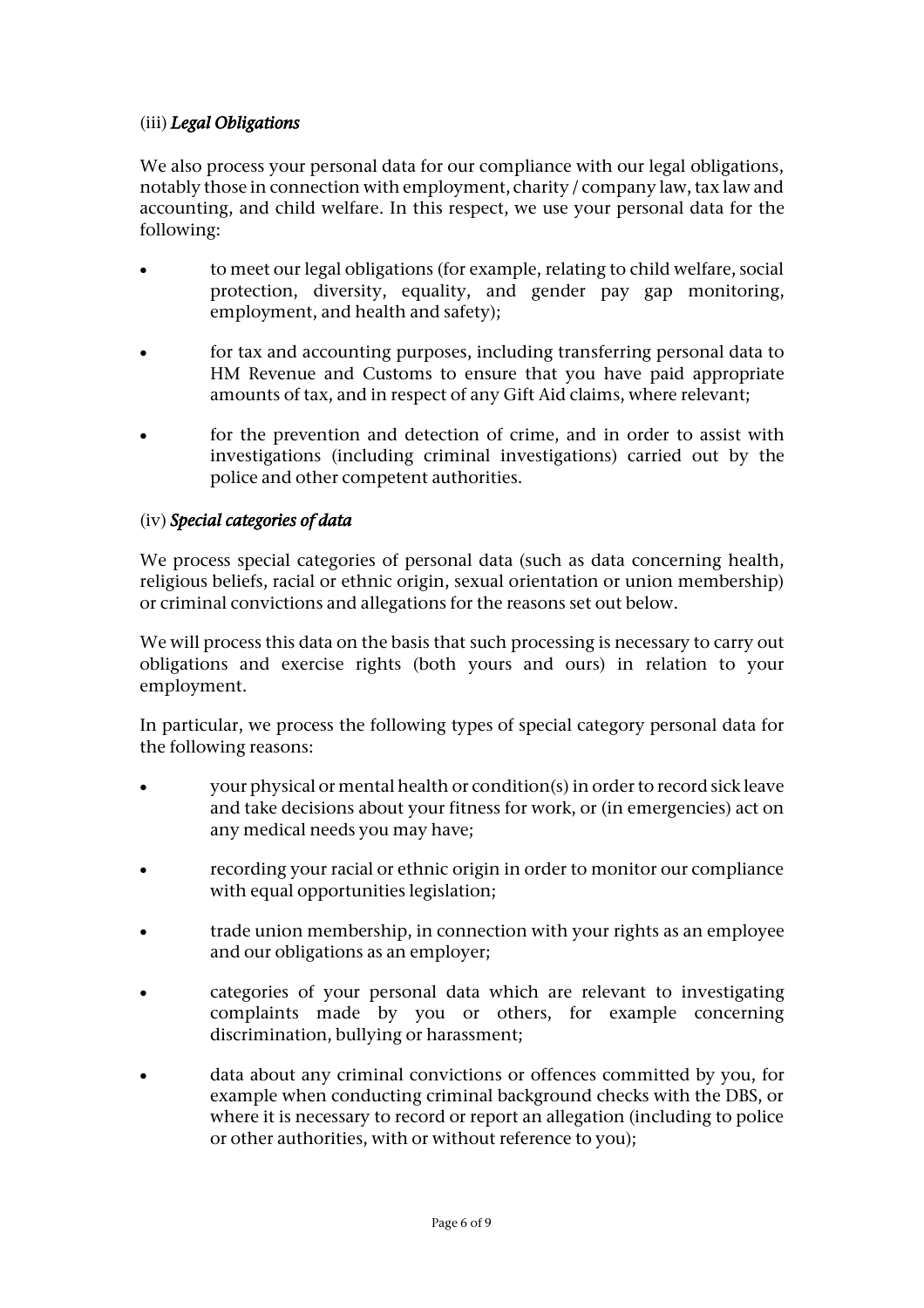We will process special categories of personal data for lawful reasons only, including because:

- you have given us your explicit consent to do so, in circumstances where consent is appropriate;
- it is necessary to protect your or another person's vital interests, for example, where you have a life-threatening accident or illness in the workplace and we have to process your personal data in order to ensure you receive appropriate medical attention;
- it is necessary for some function in the substantial public interest, including the safeguarding of children or vulnerable people, or as part of a process designed to protect others from malpractice, incompetence or unfitness in a role (or to establish the truth of any such allegations); or
- it is necessary for the establishment, exercise or defence of legal claims, such as where any person has brought a claim or serious complaint against us or you.

## Sharing your information with others

For the purposes referred to in this privacy notice and relying on the bases for processing as set out above, we may share your personal data with certain third parties. We may disclose limited personal data (including in limited cases special category or criminal data) to a variety of recipients including:

- other employees, agents and contractors (e.g. third parties processing data on our behalf as part of administering payroll services, the provision of benefits including pensions, IT etc. – although this is not sharing your data in a legal sense, as these are considered data processors on our behalf);
- DBS and other relevant authorities and agencies such as the Department for Education, Teaching Regulation Agency, the ICO, Charity Commission and the local authority;
- external auditors or inspectors;
- our advisers where it is necessary for us to obtain their advice or assistance, including insurers, lawyers, accountants, or other external consultants;
- third parties and their advisers in the unlikely event that those third parties are acquiring or considering acquiring all or part of our school], or we are reconstituting or setting up some ;
- when the school is legally required to do so (by a court order, government body, law enforcement agency or other authority of competent jurisdiction), for example HM Revenue and Customs or police.

During pandemics such as COVID-19 we may need to share basic health data on a regular basis with relevant authorities and agencies such as the Department of Education; or to comply with any legal requirements of the UK government's track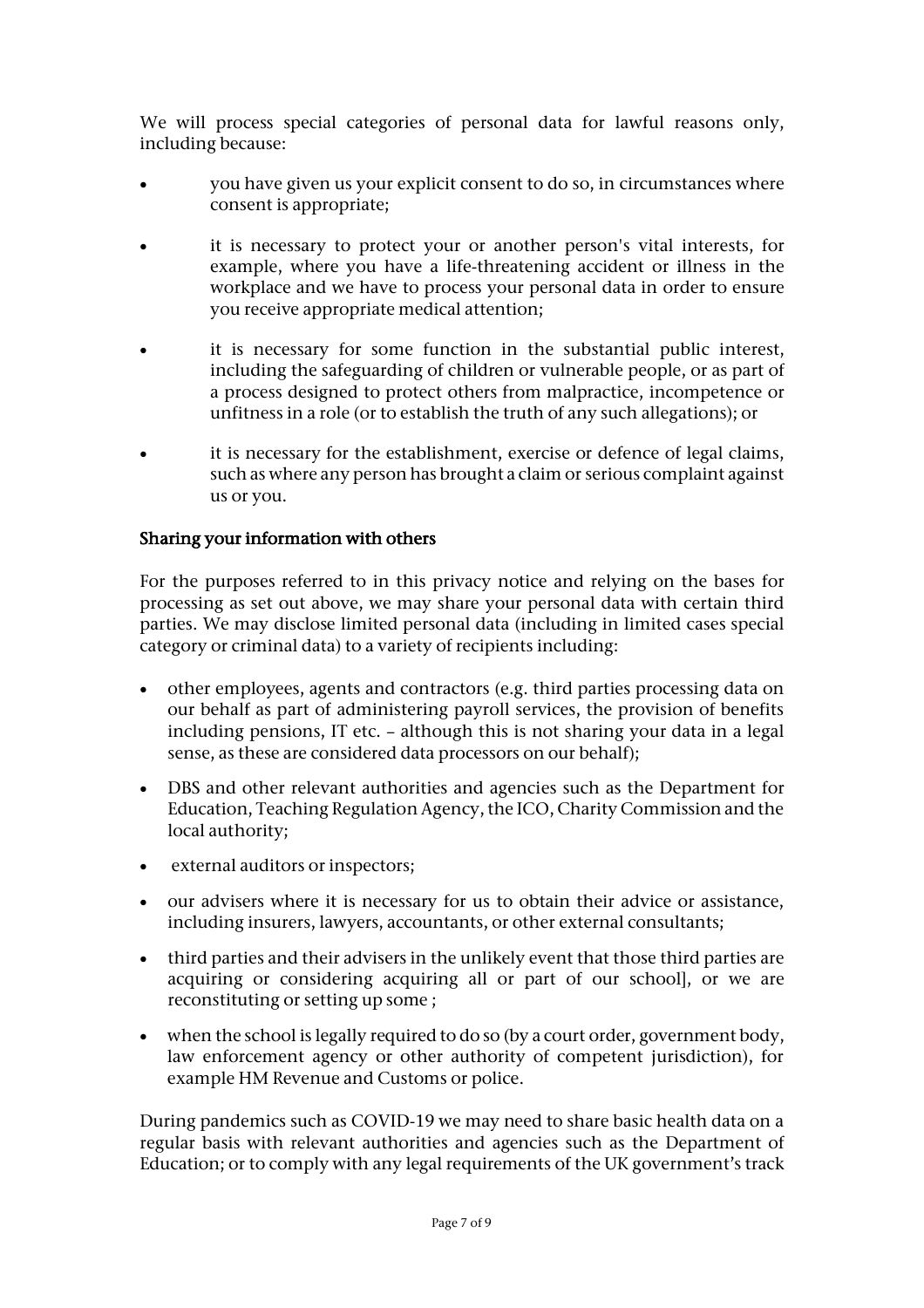and trace system. This might include reasons for any sickness absences and the results of diagnostic tests.

We may also share information about you with other employers in the form of a reference, where we consider it appropriate, or if we are required to do so in compliance with our legal obligations.

#### How long your information is kept

Personal data relating to unsuccessful job applicants is deleted 6 months after the end of the application process, except where we have notified you we intend to keep it for longer (and you have not objected).

For employees, subject to any other notices that we may provide to you, we may retain your personal data for a period of 6 years after your contract of employment (or equivalent agreement) has expired or been terminated.

However, some information may be retained for longer than this, for example incident reports and safeguarding files, in accordance with specific legal requirements.

#### Your rights

From 25 May 2018 data protection legislation gives you a number of rights regarding your information. Some of these are new rights whilst others build on your existing rights. Your rights are as follows:

- Rectification: if information the College holds about you is incorrect you can ask us to correct it.
- Access: you can also ask what information we hold about you and be provided with a copy. This is commonly known as making a subject access request. We will also give you extra information, such as why we use this information about you, where it came from and what types of people we have sent it to.
- Deletion: you can ask us to delete the information that we hold about you in certain circumstances. For example, where we no longer need the information.
- Portability: you can request the transfer of your information to you or to a third party in a format that can be read by computer. This applies where (a) the information has been provided by you; (b) the basis that we are relying on to process your information is consent or contract; and (c) the information is being processed by us on computer.
- Restriction: our use of information about you may be restricted in some cases. For example, if you tell us that the information is inaccurate we can only use it for limited purposes while we check its accuracy.
- Object: you may object to us using your information where:
	- a. we are using it for direct marketing purposes;